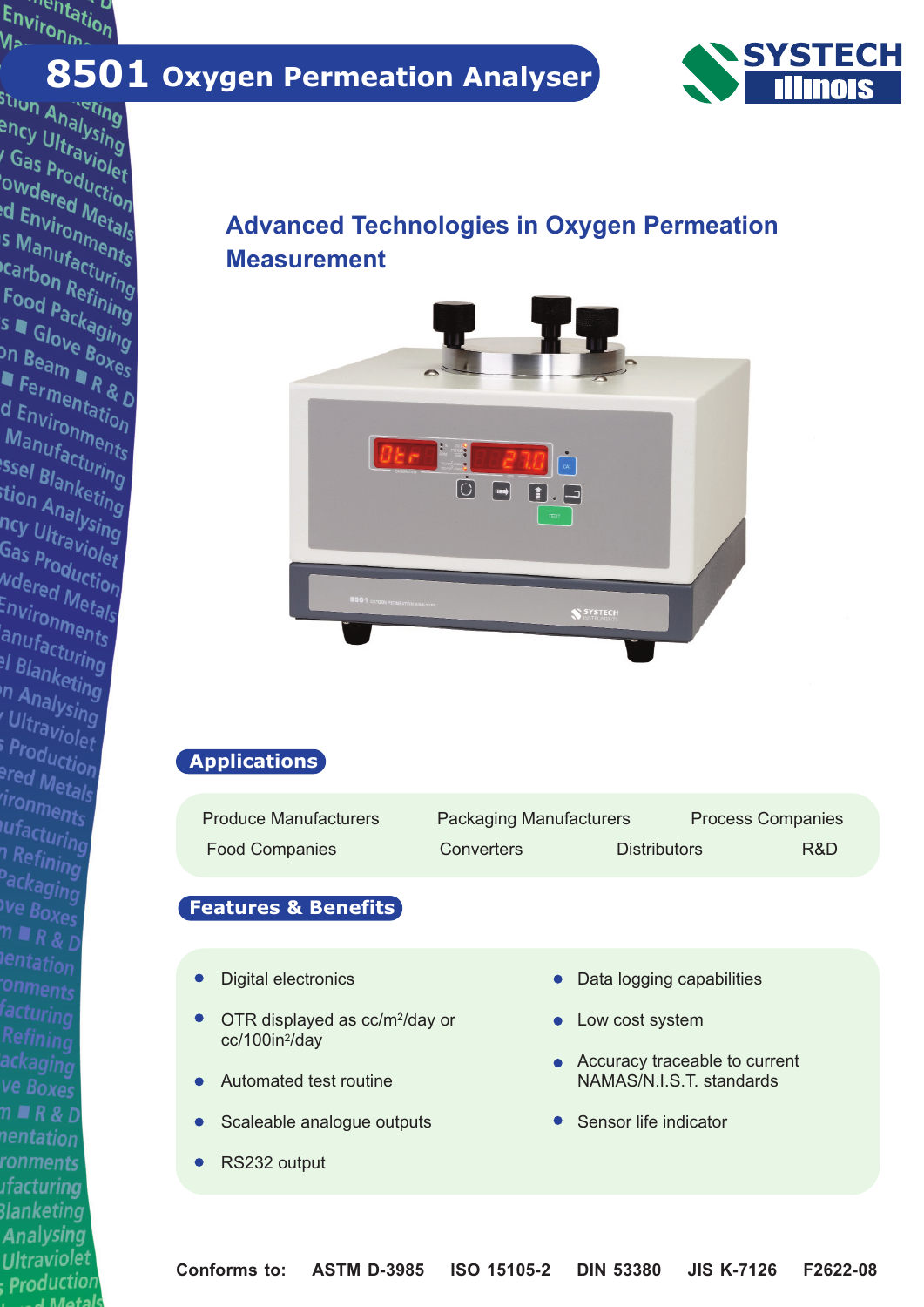Systech Illinois' 8501 offers a cost effective solution for those who need accurate, uncomplicated measurement of oxygen transmission rates (OTR) through permeable films.

Environtation<br>lanufactuents<br>sel ri<sup>acturi</sup>s

-TVIronments<br>| anufacturing<br>| sel Blanket:<br>| ionket:

anufacturints<br>sel Blanketing<br>tion Anketing<br>ncurralver

sel Blanketing<br>tion Analysing<br>ncy Ultraving<br>Gas Product<br>Wed Product

**The Ultraving<br>Gas Production**<br>Dwdered In<br>I F. Fed In

<sup>Jas p</sup>roduction<br><sup>DWdered Metion<br>d Environmetals<br>i M.</sup>

swaered Metals<br>d Environmetals<br>i Manufact...<br><sup>cark</sup>

" <sup>Environmetals<br><sup>S</sup> Manufacturits<br><sup>Carbon Refuring</sup></sup>

*Carbon Refuring*<br>Carbon Refining<br>Food Packacing<br>Food Packacing

**Example 1998**<br>In Beam a Boxes<br>In Beam a Boxes

T Glove Boxes<br>In Beam TR & D<br>T Fermentas D

**Seam Axes**<br>Fermentation<br>I Environmentation<br>Mac

1 Environtation<br>Manufarments<br>Manufacturits

' <u>cnvironments</u><br>Manufacturing<br><sup>Ssel</sup> Blankovi<sup>ng</sup>

sanufacturints<br><sup>Ssel</sup> Blanketing<br><sup>Lion</sup> Anah

ser Blanketing<br>tion Analysing<br><sup>IC</sup>Y Ultravising

<sup>on Analysing</sup><br>Icy Ultraving<br><sup>Tas p</sup>rod.

--- Ultraviolet<br><sup>Tas p</sup>roduction<br><sup>Idered Ma</sub></sup>

*r-coduction*<br>dered Metals<br>nvironn

nvironments<br><sup>hvironments</sup><br><sup>inuf</sup>act

nun<sub>ments</sub><br>Inufacturing<br>I Blank

I Blanketing<br>I Blanketing<br>1 Analysi

n Analysing<br>1 Analysing<br>Ultraw

Ultraviolet<br>Product

Production

red Metals<br>red Metals

ironments<br><sup>Ifa</sup>ct

ufacturing

Refining<br>Petining

ackaging<br>''

ve Boxes

 $1 \blacksquare$   $R \& L$ 

onments

e Boxe

 $1 M R 8 I$ 

entation

onments facturing

lanketing

**Analysing** 

**JItraviole** 

**Production** 

 $-4$  Mat

The 8501 features state of the art electronics that allow the user to initialise test or calibrate with the touch of a button. Scaleable analogue outputs allow the user flexibility when connecting to a chart recorder.

A standard RS232 port enables data logging capabilities. The unique LIFE parameter indicates when the internal oxygen sensor needs to be replaced.



Systech Illinois' 8501 combines trace oxygen sensitivity, rugged dependability, and exceptional ease of use in a compact, single chamber, precision oxygen permeation analyser.

The 8501 utilises our proprietary sensor to detect oxygen transmission rates through flat film barriers. Flat film samples are clamped in a diffusion chamber. Pure oxygen (99.9%) is then introduced into the upper half of the chamber while an oxygen free carrier gas flows through the lower half. Molecules of oxygen diffusing through the film into the lower chamber are conveyed to the sensor by the carrier gas.

## **Fast Analysis**

## **Principle of Operation**

This allows a direct measurement of the oxygen without using complex extrapolations. Oxygen transmission rate of the test film is displayed as either cc/m<sup>2</sup>/day or cc/100in2/day.



The proprietary sensor design of the 8501 allows for extremely fast, accurate results. In a head-to-head comparison between the 8501 and its competitors, the 8501 was proven to be up to 4 times faster.

With a purge time of only 30 minutes and test times as short as 20 minutes, the 8501 is a must for high volume production facilities.

# **Your solution to laboratory quality analysis of packa aging film barriers in a simple to use benchtop system.**

With 2 button operation, the 8501 is simple to operate and requires little or no special operator training. The unit is easily calibrated to a certified NAMAS / N.I.S.T. traceable calibration gas. This makes the test results traceable to current NAMAS / N.I.S.T. standards.



Although the 8501 is a stand-alone instrument, an RS232 port is provided for connection to a PC. Supplied software allows users a graphical interface for display, storage, and printout of the data.

The stored data can also be exported to a spreadsheet program such as Excel® or Lotus®. These programs allow you to graph and print the data or incorporate it into analysis reports for customers or management.



סווט יי יי **Ontact Lens**  $\frac{1}{2}$  inealing  $\blacksquare$ amics Comb Dxygen Defi  $S \blacksquare$  High Puri Alloys and lity ■ Control  $\overline{\mathbf{J}}$   $\blacksquare$  Contact Le keting Hyd <sup>n</sup> Analysing ass/Fibre Opt <u>uction</u> ■ Elect Morred Metal ity ■ Control Contact Ler Annealing ramics Combi **Dxygen Defici** High Purity Alloys and P  $\blacksquare$  Controlled ontact Lens aling  $\blacksquare$   $V_{\text{es}}$ <sup>cs</sup> Combust n Deficien h Purity G and  $P_{OW}$ <sup>ntrolled</sup> Er t Lens Ma ydrocarb  $g \equiv F_{OOC}$  $v$ tics  $\blacksquare$  G ctron Be ıls ■ Fer lled En ns Man ocarbo Food  $ics \blacksquare G$ tron Be  $s \equiv Fe$ alled En  $en<sub>s</sub>$  Ma  $\sqrt{\ }$  Vesse mbustio Deficienc  $\frac{p}{p}$  purity G

## **Easy to use software**

## **Proven Accuracy**

The data plot below illustrates that a test film of 340cc/100in<sup>2</sup>/day and a test run of 60 minutes yields only about 8cc/100in<sup>2</sup>/day (2.3%) increase. This is compared to the 332cc/100in<sup>2</sup>/day sensed within the first 20 minutes.

Many applications will find that a shorter 20 minute test routine will consistently produce reliable and adequate results.

### **PC Supplied Software Typical Exported Excel**® **File**